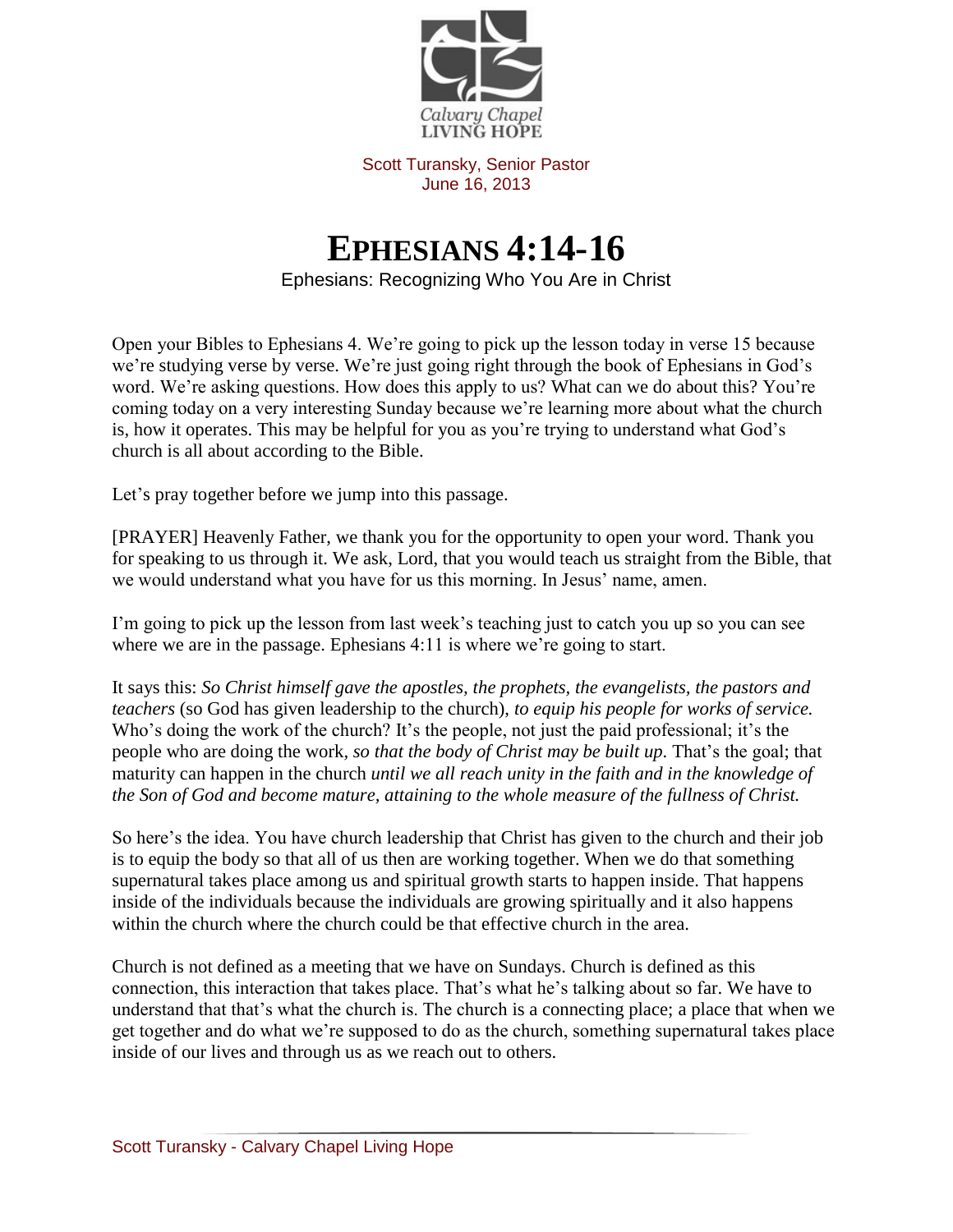Now as we enter verse 14, where we are today, we have two pictures that help us understand this idea. The first picture is one about babies, very appropriate for us today on a day when we're doing a baby dedication. The other is a picture of a ship on a sea.

If you look at verse 14 you'll see what it says there. It says *then*. In other words, once the church is doing what it's supposed to do and people are growing in Christ, they're becoming more mature in their spiritual lives. Spiritual maturity inside of a person, *then,* verse 14, *we will no longer be infants, tossed back and forth by the waves, and blown here and there by every wind of teaching and by the cunning and craftiness of people in their deceitful scheming.* 

When the church is functioning as it should then the leadership is equipping people, ministry is taking place, and people are growing on the inside, growing spiritually.

I want you to take some time today and look at yourself and evaluate. Are you growing spiritually? We're going to talk about what that growth is, what it looks like, and what God's desire is for us. If you're growing spiritually in your life then good things will happen inside of you. That's what we're talking about today.

The first illustration is about babies. One of the most exciting times in a family's life is when a new baby is born. You got all the "oohs" and the "ahs" and all the excitement about that baby being born. Everything is really great until you take the baby home from the hospital and then you have to figure out what are you going to do with these diapers and how do you get them on this baby? You lose sleep trying to figure out what's going on and taking care of this baby. There are responsibilities involved in that. There's joy in the childbirth and it's followed by this responsibility that takes place in raising that child.

The same thing's true when it comes to God's family, the church. When people get saved (we use that term to refer to when people accept Jesus Christ as their Lord and Savior or they say, "I want to be a Christian") we go, "Yea! That's great!" Ooh and ah, a new person comes into the faith. It's like they've become a baby in Christ. But then comes the responsibility of helping that person grow. Whose responsibility is that? It's all of our responsibility to be caring for each other and connecting each other and growing and helping people get discipled and so on in order for that growth to take place.

Some people say, "Oh wow. I become a Christian; I have to be a baby? That's kind of humbling to think that I become a Christian, I become a baby. What am I now?" Well, the Bible says that now if you're not saved that you're dead spiritually. So you go from being dead spiritually to being a baby. That's not a bad idea. Moving into this new spiritual growth plan and growth experience inside your life. There's this transformation that takes place from not having Christ in your life to accepting Christ into your life that turns you into this baby that's starting to grow spiritually.

I love babies. Babies are always beautiful, even if they're ugly. I love being with babies. They're a lot of fun. They're exciting. I love the old kids and I love toddlers too. You see Joseph running around up here. He's a fun little guy. It's fun to watch babies, toddlers running around, doing their thing.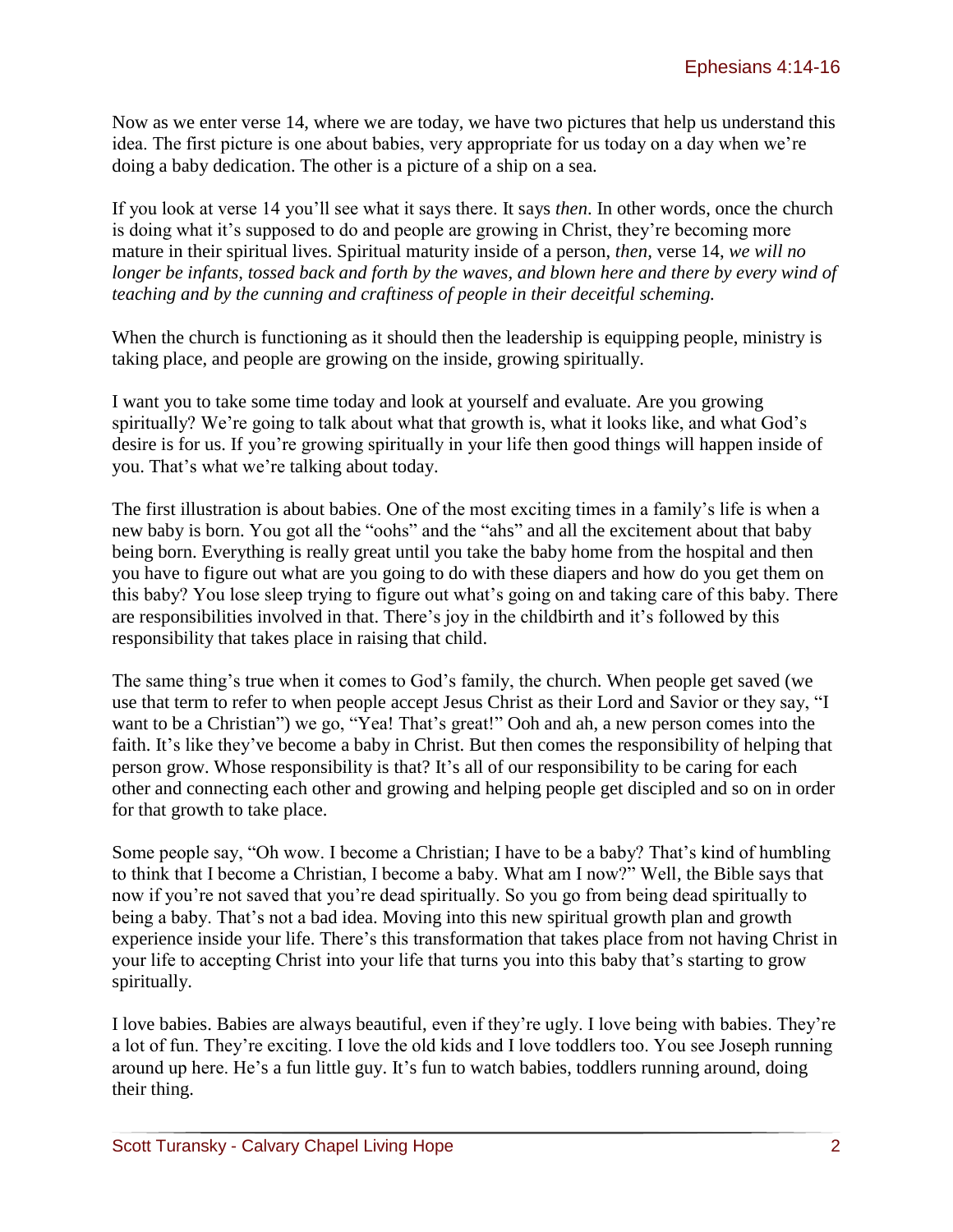But if a child doesn't grow up, doesn't learn to talk, doesn't learn to walk, then we start having some serious concerns. We call in the professionals. Why? What's going on? The growth isn't taking place. We're going to talk about that growth today because it's spiritual growth that needs to take place in every one of our lives.

How are you doing in growing spiritually? This is your opportunity to evaluate yourself, kind of do a report card on your life and say, "How am I doing in my own spiritual growth?" God may speak to you this morning and encourage you to move to the next step in that spiritual growth in your life. Something supernatural takes place when God's people get together and when God's church is functioning, so you can expect that to take place in your life today. God may do something supernatural in you while you're here today. He may speak to you.

The second idea that he talks about besides babies is this idea of being *tossed back and forth on the waves*. This idea is that there are some people who in their spiritual growth rely on going to events. This event, that event. Or they're easily susceptible to scheming and ideas. People say, "Oh, I can help here! I can help here!" and so they're moving all over the place to try to get their spiritual growth to take place.

There's nothing wrong with going to events at other churches, this church, or other places. But if we rely on those for our spiritual growth, then something's wrong. Spiritual growth takes place in a person's life when they're connected to God's church and what's happening. That's what it's talking about in the passage. Something supernatural takes place in your life when you're part of a functioning church that's growing and developing and being the church that God wants it to be. You become part of that. In the midst of that, something amazing happens inside of the church itself, but also in your individual life. You have spiritual growth that takes place and it's then that you get connected.

So real spiritual growth doesn't happen by events or by running around to the latest thing that's going on; it happens by digging in, getting committed to a group, and watching that thing called the church take place in your life and the development take place in some important ways.

Teaching the word is an important part of that. I spend time each week preparing what I am going to teach to you from the word and looking at the study myself. I'm trying to understand what does the Bible say, how does it apply to me in my own life first, and then how can I share with you something that will be helpful for your life as you're trying to grow spiritually as well.

So this being connected is part of what he's saying here in Ephesians 4:14. We're connected together, something's happening, and we're growing together.

Verse 15 continues on. Let's go to the next verse. It says, *Instead* (that is, instead of being tossed back and forth by the waves or instead of just being an infant)*, speaking the truth in love, we will grow to become in every respect the mature body of him who is the head, that is, Christ.*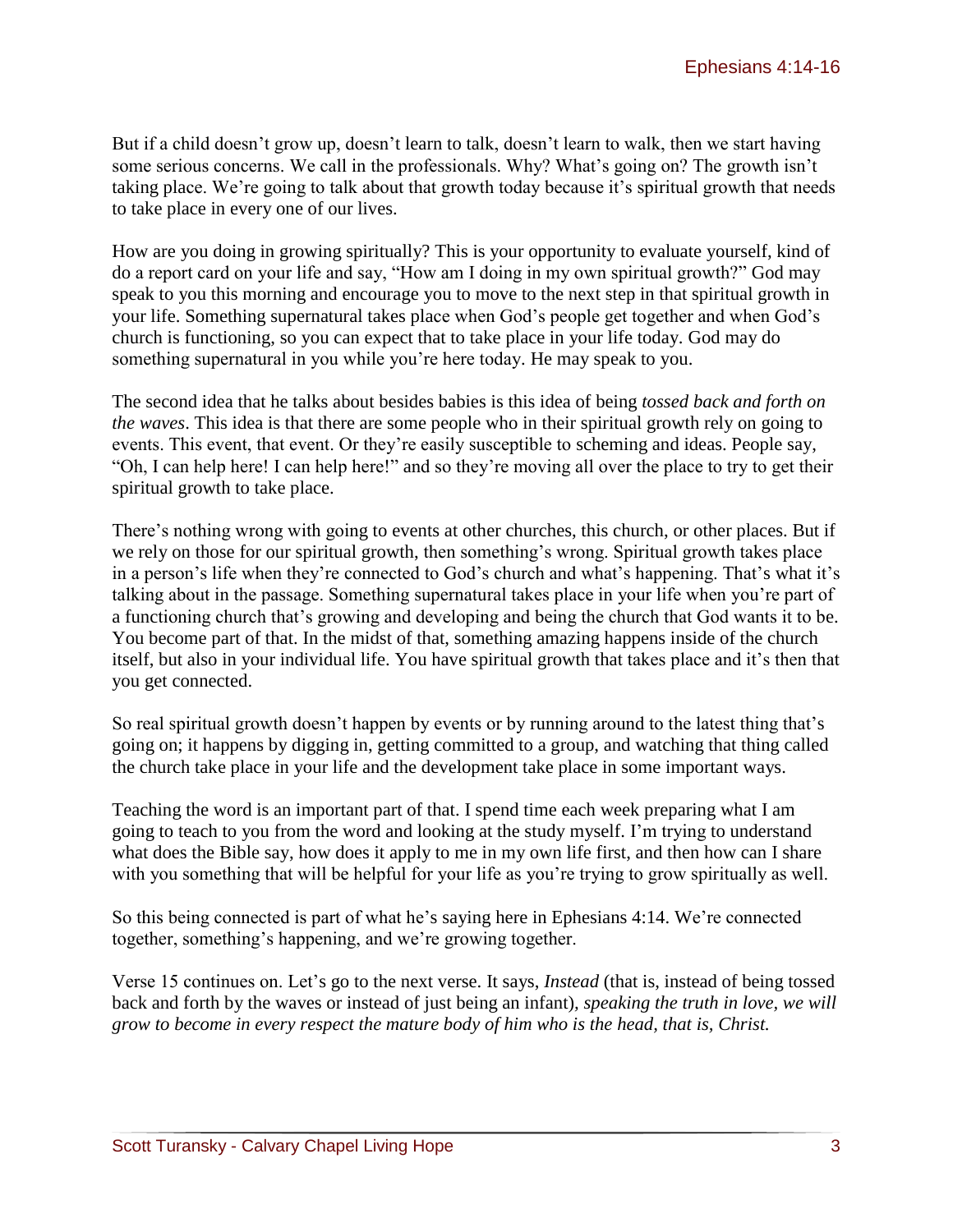There are two things he says that are going to help you to grow up spiritually. Truth and love. Both of those are going to be important and you'll use both of those in your relating to other people. Truth and love; both are important.

Too much truth without love results in harshness or inconsideration. Too many of us engage in the sin of thoughtless unkindness. We justify it because we're right. "That person needs to hear what I have to say and I'm going to tell it to him." How many times do we regret not that the person needed to hear it, not even that we said it, but we said it in the wrong way. Too much truth, not enough love can get us into trouble. It's very important for us to balance those two kinds of things.

There are people who air on the other side. Too much love and not enough truth. Too much love is peace at any price. We won't bring anything up that's conflict because we don't like to deal with conflict, so we'll just deal with the love to keep peace at any price.

Truth and love must be balanced like two wings on a bird to make that thing fly. That's what we're talking about here. We need truth and love in our lives in order to develop the growth that needs to take place. Both of those become important.

Let me just show you one verse in the Bible. I love this verse. It just reminds me when I think, "Boy, that person. I got to go tell him, give him a piece of my mind." Galatians 6:1 says this: *Brothers and sisters, if someone is caught in a sin* (that is, they've got a problem of some kind)*, you who live by the Spirit should restore that person gently.*

First of all, *you who live by the Spirit* means I need to be looking at my own life. I need to be sure that I'm on the right track before I go and start correcting somebody else. And secondly, when I do it, I need to do it gently. That's a word for all of us that we need to be careful about just using truth to come and challenge someone. We must balance that with love and be careful how we do it.

I want to talk about this idea of being mature. That's what's mentioned in the verse several times. I want you to look at verses 11-16. I want to go through 11-16 and I want you to see how many times this idea of growing, maturing, building up exists.

Back in verse 11 it says, *So Christ himself gave the apostles, the prophets, the evangelists, the pastors and teachers, to equip his people for works of service, so that the body of Christ may be built up.* That's verse 12. Verse 13: *until we all reach unity in the faith and in the knowledge of the Son of God and become mature.* Do you see it says right there in the passage: *become mature.*

Verse 14: *Then we will no longer be infants*. The desire is we will be maturer than babies. That is the mention there. Verse 15: *Instead, speaking the truth in love, we will grow to become in every respect the mature body.* Again, talking about growth.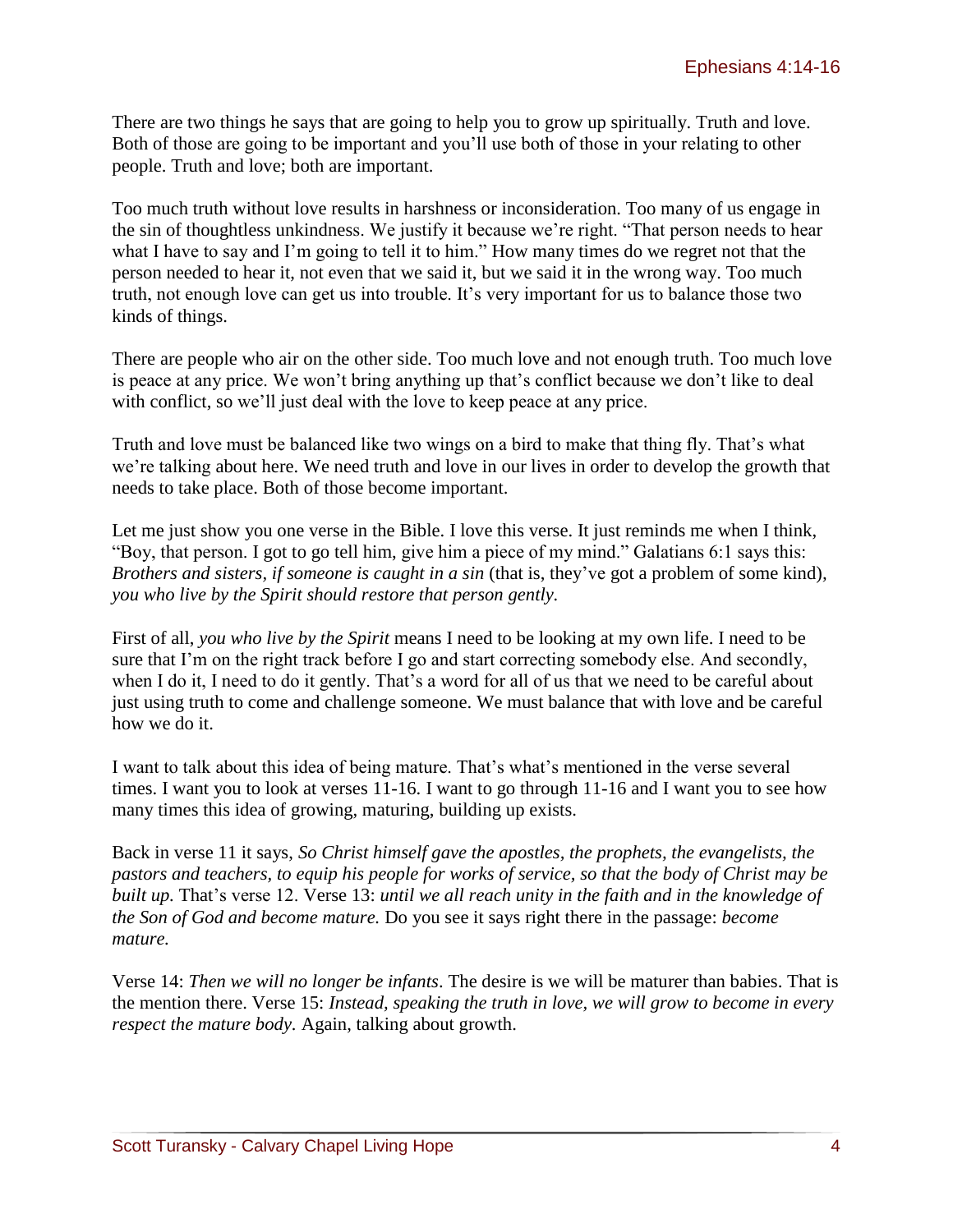Verse 16 says, *From him the whole body, joined and held together by every supporting ligament* (important word for you. I know it'll mean something to you)*, grows and builds itself up in love, as each part does its work.*

God is concerned about maturity. We're not just talking about responsibility here, physical responsibility, or just being a responsible person; we're talking about spiritual maturity. We're talking about the spiritual part of your life. Is it growing? Are you still a baby or are you growing in some significant ways?

This is such an important idea that I want you to understand the difference between two concepts. I think this will be helpful for you as you're trying to understand what spirituality and spiritual maturity are.

I want to compare those two things. What is spiritual maturity and how is it different than spirituality? Two different terms or terminology that I want you to understand.

The first one I want you to look at is spiritual maturity and that's what we're seeing in Ephesians 4:13. Spiritual maturity, not infants growing and so on. The way we look at that is in terms of growth. There's spiritual growth, different levels that we're moving on, and this is something that's more or less. In other words, it's a growth process. We're on different levels.

You probably know someone who's more spiritually mature than you are (that means they're further along) and someone who's less spiritually mature than you are. It's a progressive line or a continuum. It could be considered a ladder moving up. Just in the same way we talk about infancy and toddlerhood and preschool, just as in physical development, we spiritually grow and develop. That's spiritual maturity.

I don't want you to confuse that with another concept and that is spirituality. We're going to talk about spirituality in the next chapter when we get to Ephesians 5:18 because spirituality is different. Spirituality means letting the Spirit of God control your life. This is not more or less; this is all or nothing. You're either in or you're out. Either or. Spiritual means that you're letting the Holy Spirit run your life at any given moment. Carnal or fleshly (the other side of this) is when you're not allowing the Spirit to run your life.

When you're allowing the Spirit to run your life; right now this is how I like to think about it. At any given moment, like right now, at this time and this day, are you spiritual at the moment? You are if you're letting the Holy Spirit run your life right at this moment. If you're not then just while I'm talking pray and say, "Lord, I want you to control me right now." If you do that then you are just as spiritually filled or just as spiritual as Billy Graham or whoever else might be more spiritually mature than you are. Anybody can be on the same level when it comes to this spirituality. God, I want you to run my life at this moment right now.

Can I be spiritual for five minutes? In other words, can I let God run my life for five minutes and do okay? Yes, I think I probably could for five minutes until someone interrupts me and then I give them that dirty look and whoops! I've just moved into the carnal side because I've taken control. I now have moved out of the spiritual circle into the carnal circle. Fleshly. I'm starting to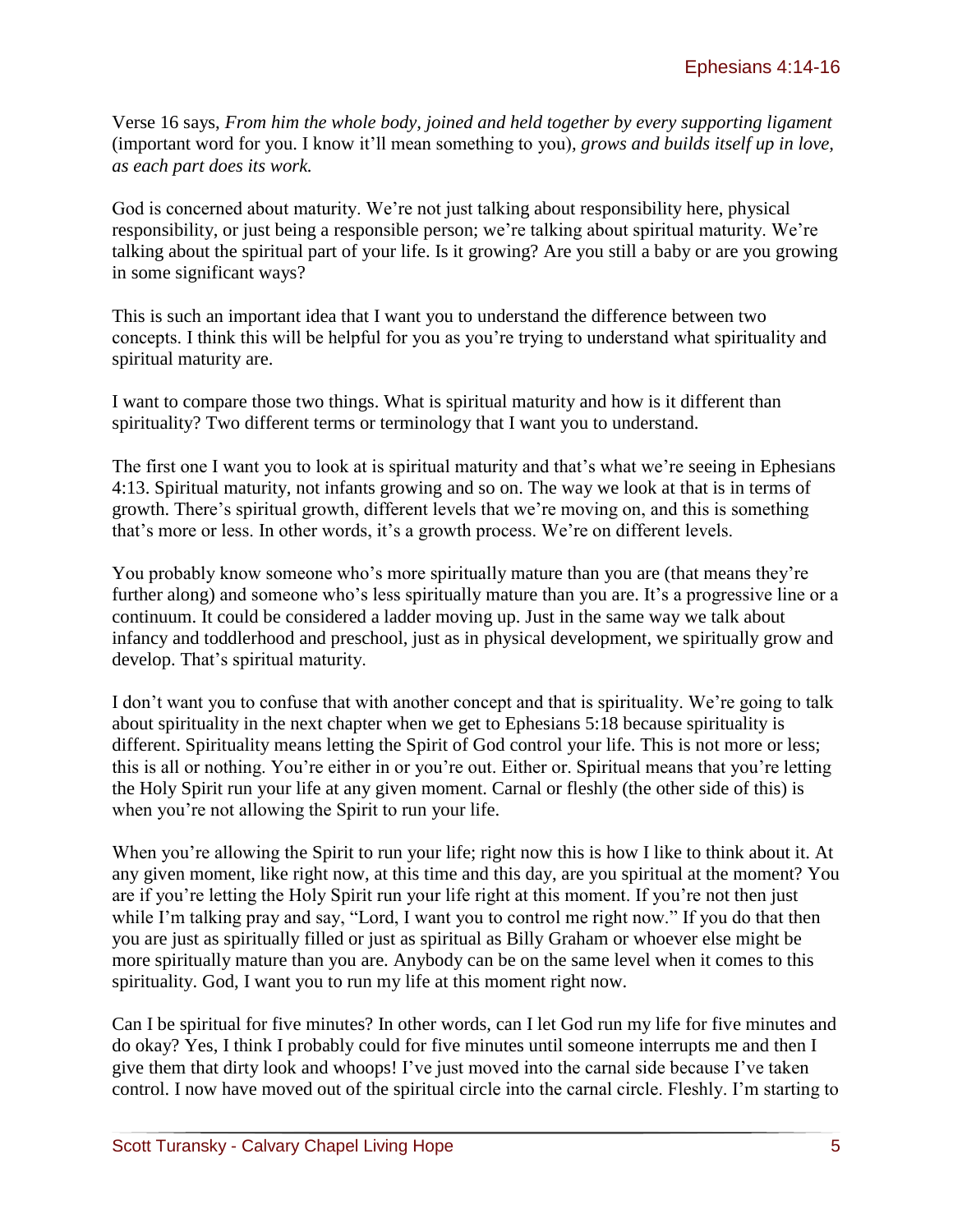run my life based on my flesh and not on the Spirit. How long can I stay in that spiritual circle? That's the goal. How long can I stay there? How often can I be there? That's our goal. If we want to be spiritual, that's Spirit-led, Sprit-controlled. Very important idea.

If you're having a prayer time at the end of your day confessing your sins before you go to bed, I think you might be making a mistake. Because if you're carnal at a moment, the way to get back into the spiritual side is to say, "Lord, forgive me for that. Would you fill me again?" That's why the words in Ephesians 5:18 say, *Do not get drunk on wine, which leads to debauchery. Instead, be filled with the Spirit*. The idea is continually be filled.

I like to say confession on the run. You sin or maybe it's not just a sin in the sense of disobeying one of the Ten Commandments, maybe it's just taking control of something. Saying, "I'm going to solve this problem my way. God, I don't need you on this one. In fact, step back. I'm going to take over." We start doing it our way and we've moved into the fleshly side.

I think that people who are really smart or really skilled at what they do live in the fleshly side a lot. "I can take care of this." Where people who are weak say, "I cannot do this." It's hard for people who are really skilled or really smart to live on the spiritual side because they've got to be continually going to the Lord and saying, "Lord, I want you to fill me today. I want you to fill me this hour. I want you to fill me this minute. I want to do what you want me to do. I want to live for you."

When you're being spiritual, that is, you're allowing the Holy Spirit to run your life, then you start progressing up that ladder of spiritual maturity. That's how they relate together. Let me show you some other verses that talk about this idea of spirituality.

In Galatians 5:16-18 it says, *So I say, walk by the Spirit* (that is, make a choice to live in the spiritual circle)*, and you will not gratify the desires of the flesh* (or the carnal circle)*. For the flesh desires what is contrary to the Spirit, and the Spirit what is contrary to the flesh.* They are two separate circles. You're either in one or the other right at this moment. It's not like you can have one foot in one and one foot in the other. You are either in one or the other. If you're not in the spiritual circle, you're in the carnal circle. They are contrary to each other. In fact, the verse says, *they are in conflict with each other, so that you are not to do whatever you want. But if you are led by the Spirit, you are not under the law.*

The idea is right now you, wherever you are in your life, can choose to be led by God's Spirit or not. Very important that we understand this idea.

I want to show you another verse that's going to bring the two concepts together. The idea of spirituality and spiritual maturity; we're going to bring those together now in the passage in 1 Corinthians 3:1-3. It says, *Brothers and sisters, I could not address you as people who live by the Spirit* (characterized by living in the spiritual circle). I couldn't address you that way, he says, *but as people who are still worldly,* fleshly, carnal. Over here you tend to live over on this side. And then he says*—mere infants in Christ.* So on the progressive side you're stuck over here as infants. You might be a Christian for a long time and still be an infant. He's saying you're stuck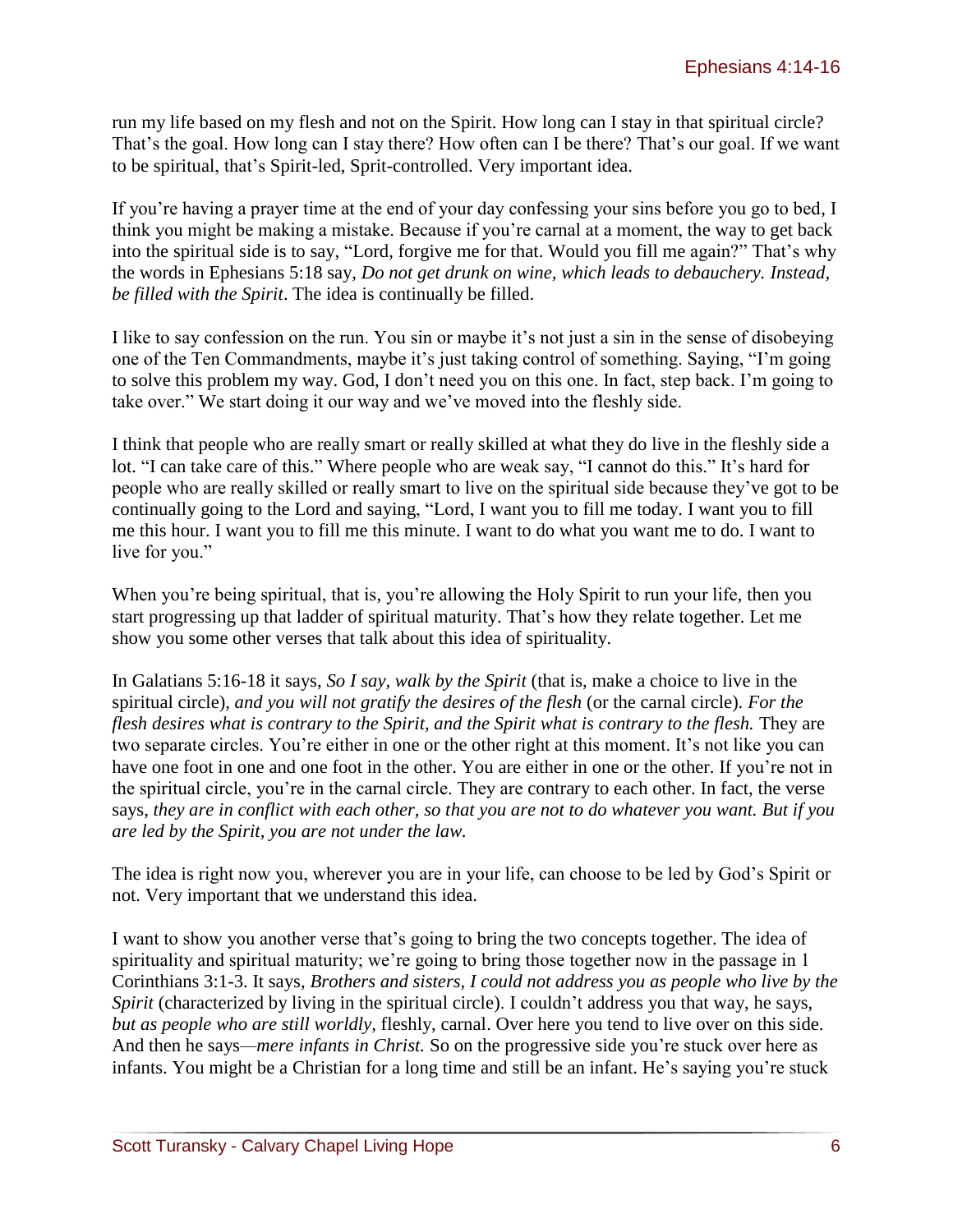down here being an infant because you're not allowing the Holy Spirit to run your life and grow you spiritually. That's what he's talking about here.

Verse 2: *I gave you milk, not solid food, for you were not yet ready for it. Indeed, you are still not ready. You are still worldly. For since there is jealousy and quarreling among you, are you not worldly?* We cannot do all that God has for us without ascending the ladder of spiritual maturity, without having God in control of our lives. God has a lot.

What is God's mission for you? God designed you. He has a plan for you. He's given you a mission. Do you know what that is? You will not be touch with all of what God wants for you unless you are living by the Spirit, unless you are growing in this ladder of spiritual maturity.

That's why what we're talking about here is so important. It implies growth. Growth implies change. And that change is sometimes not pleasant. But we want to make the changes necessary to be tied into what God wants to do so that spiritually we can be growing up.

And that is when we go back to Ephesians 4. That is the purpose of the church. The purpose of the church is not just to get together on Sunday mornings and have a meeting. That's not what we're talking about. We're talking about being connected within this thing he calls the church and this supernatural stuff starts taking place inside of our bodies and we grow spiritually.

John Maxwell tells an interesting story. He says this: "A group of American tourists walked through a quaint English village in wonderment. They were enamored by the town's winding cobblestone streets, the beauty of its courtyards and plazas, and the sense of history emanating from its ancient churches. While strolling through the local park, the tourists struck up conversation with an elderly gentleman and found out that he had lived in the town for his entire life. One of the Americans, eager to hear more about the town's history, asked, 'Sir, have any great men been born in this village?' 'Nope,' said the old man, 'only babies.'"

I think that's true about Christians too. You don't get to be a spiritual giant instantly. It's a matter of growth and something that takes place in our lives over time.

I want to read a quote from A. W. Tozer, a great theologian. He says this about spiritual growth in his book called *Following Hard After God:* "If we would find God amid all the religious externals, we must first determine to find Him and then proceed in the way of simplicity. Now, as always, God reveals Himself to 'babes' and hides Himself in thick darkness from the wise and the prudent. We must simplify our approach to Him. We must strip down to essentials (and they will be found to be blessedly few). We must put away all effort to impress, and come with the guileless candor of childhood. If we do this, without doubt, God will quickly respond. We need not fear that in seeking God only we narrow our lives or restrict the motions of our expanding hearts. The opposite is true. We can well afford to make God our All, to concentrate, to sacrifice the many for the One. The man who has God for his treasure has all things in One."

I think that's a good quote. It describes the importance of seeking God with all of our hearts.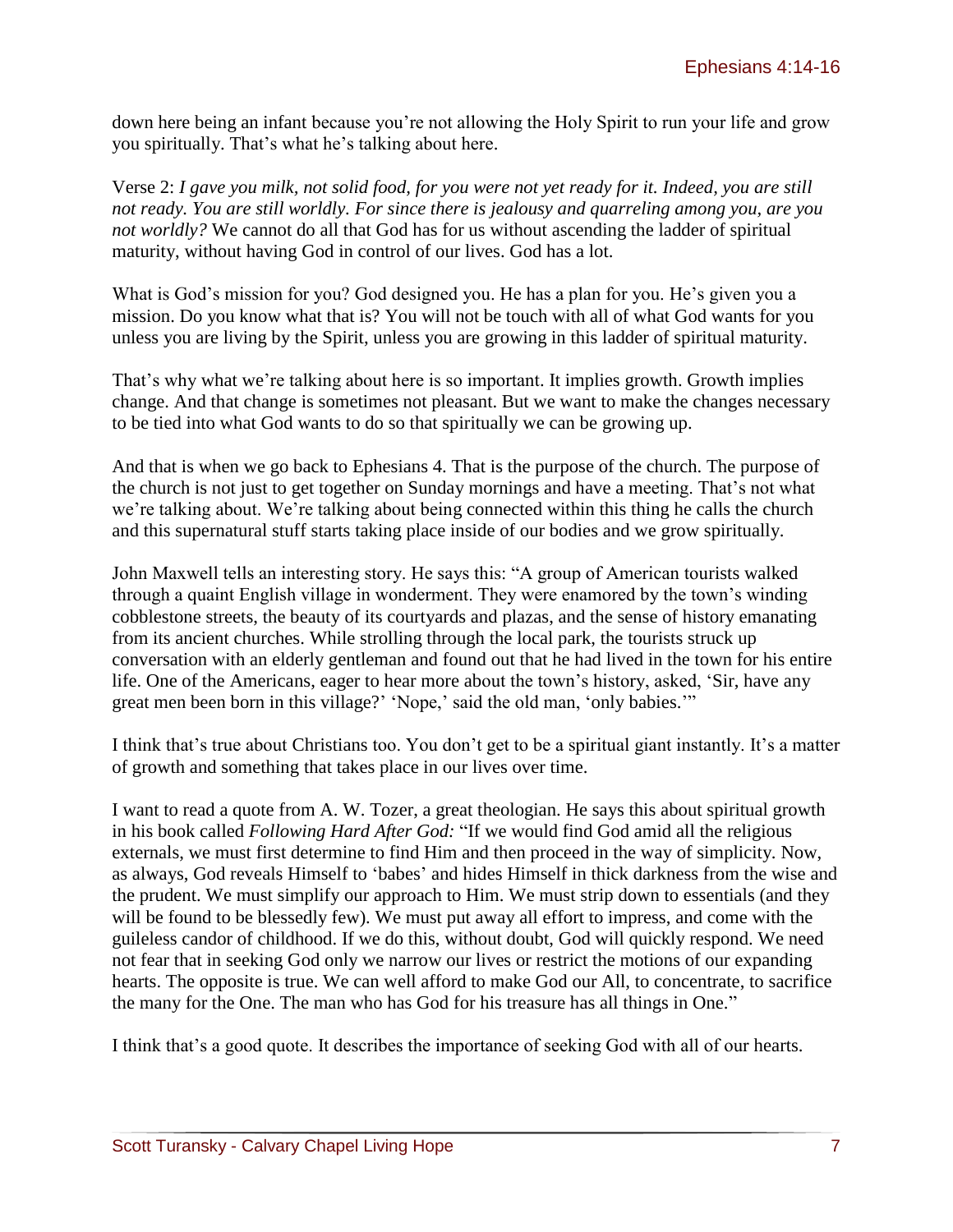If you're going to imagine spiritual maturity - I once wanted to create a report card, like a spiritual report card that we could measure so that we could all do a self-evaluation and see how we're doing, grading ourselves on our spiritual maturity. I was never successful. It just kept getting bigger and bigger and became unreasonable to use. Maybe you could create something like that. It would be great.

But here are four different kinds of thinking that people engage in that illustrate maybe where they are in the continuum. Four stages of spiritual, mature thinking.

One: "I'm going to do what I want regardless of any thought of God." Now that's where some people are. "I don't care what God thinks; I'm just going to do what I want." That's a very low form of spiritual integration into a person's life.

Secondly, someone might say, "If God gives me what I want then I will give Him what He wants." So there's this exchange. Saying, "God, I'll make a deal with you. I'll give you what you want if you do what I want." There's a sense of exchange that takes place where "God, if you'll do this for me, you give me the job I want, then I'll go forward and I'll serve you." Or "Lord, if you'll get me out of this problem I'm in then I'll serve you." Those kinds of things. "I'll do what you want me to do." That's the second form of spiritual thinking.

A third form of spiritual thinking is this: "I will give God what He wants with faith that He will give me what I want." The idea is I'm going to do this for the Lord and I'm going to trust that He's going to bring me what I want and I'm going to get it.

But the fourth kind of spiritual thinking, which seems to be most mature, is to say, "I will give God what He wants regardless of any thought for myself." The idea is that I'm growing in my thinking. I'm learning, I'm expanding my ability to trust God no matter what happens because I know that He designed me, He created me, and He's moving me forward.

Spiritual growth implies a process. Not just motion. There are some people who are very involved in activity. They're going from here to there. Wherever they're going activity is big, but there's no progress in their lives. There's no purpose. Just because you have activity doesn't mean there's purpose. We're talking about spiritual maturity; we're not just talking about following the crowd because often the crowd doesn't know where it's going. We're talking about following the Lord and doing what God wants.

Let me help you understand a few more things about spiritual growth. I want to talk about what growth is not.

Growth is not automatic, it's a choice. Age does not equate with growth or maturity. It's not automatic, it's a choice.

Secondly, growth is not instant, it's a process. There's no magic pill that will instantly make you spiritually mature. There are no shortcuts. It's a process.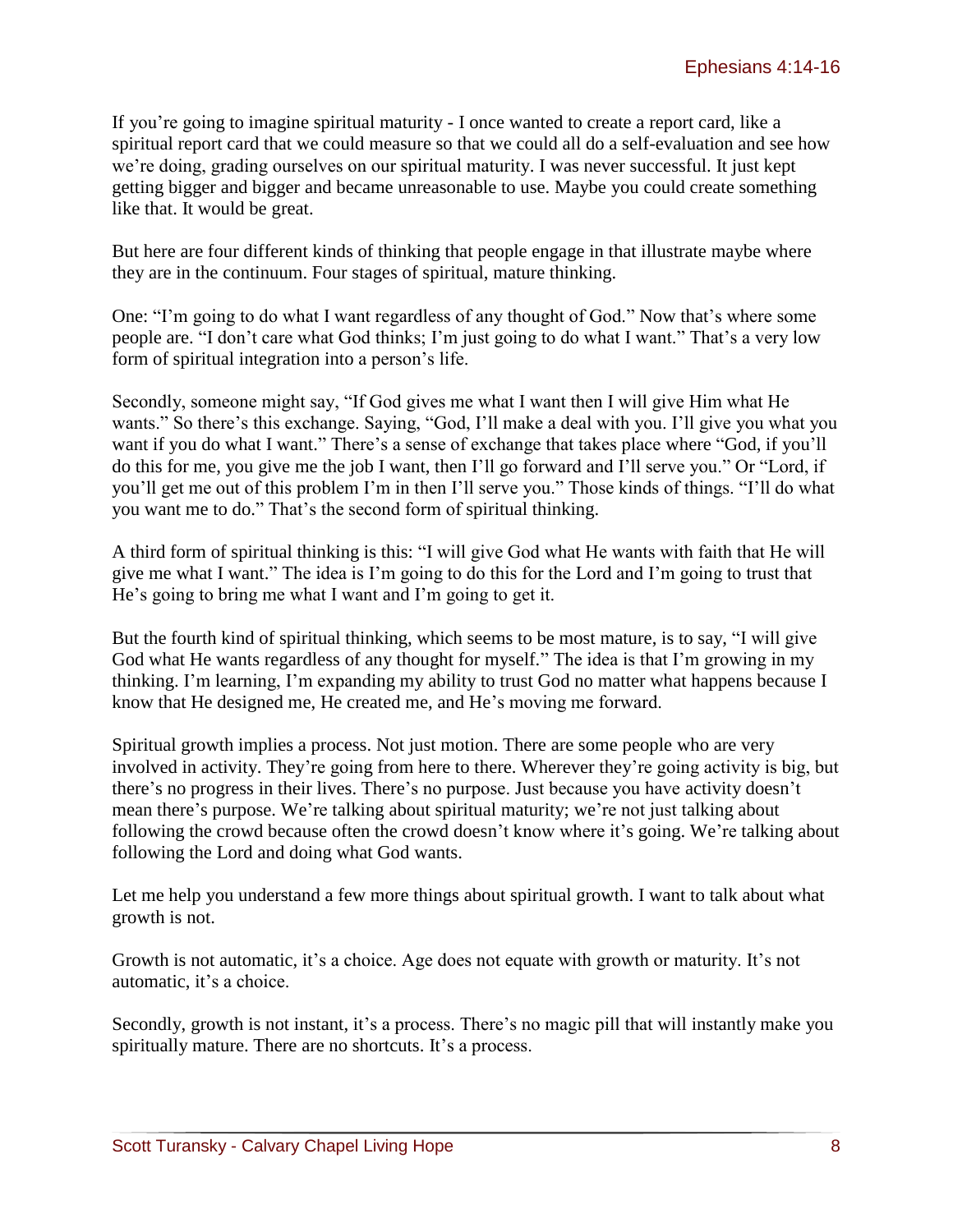Growth doesn't just happen by attending church. You have to develop a way of living and moving forward. That's why we often talk about take Jesus home. We don't mean just take Him into your family; we mean take Jesus home into your workplace, to your house, to your neighborhood, to your family, wherever you're going to put it into practice because that's where spiritual growth is practiced. It's not just attending church that brings you to a place of spiritual maturity.

Fourthly, growth doesn't just happen by yourself. Other religions sometimes say, "If you want to grow spiritually you need to isolate yourself, get alone, hibernate yourself in order to do that." That's not what the scriptures teach. The scriptures teach, at least in this passage in Ephesians 4, that it's integrated with the way that we're relating together as a church. The church is the place that's stimulating that growth and good things are happening.

The last thing that I want to say that growth is not is it's not measured by beliefs only. Beliefs are important because beliefs change our heart, but it has to do more with the tendencies or the practice that we have. Can we take what we believe and really bring it down into how we live? That is important. If you think that spiritual growth is only about memorizing Bible verses or learning theology in your head or listening to a sermon on the radio or at church, then you're missing the practical part which is to take Jesus home into your everyday life. It is good to listen to sermons. It is good to memorize scripture. But we must go the next step and say, "So what? How does this apply to me? What am I going to do with this particular information?"

If that's what growth is not, let's talk about what spiritual growth is because I think this will be helpful for you as you're trying to understand spiritual growth for your own life.

The first thing I would suggest is that spiritual growth is intentional. It means that you have a plan. If you're going to go on a diet, you need a plan. If you're going to grow spiritually, you need a plan.

A. W. Tozer writes this: "Think about people who find themselves in religious ruts. They discover a number of things about themselves. They will find that they are getting older but not getting any holier. Time is their enemy, not their friend. The time they trusted and looked to is betraying them, for they often said to themselves, 'The passing of time will help me. I know some good old saints, so as I get older I'll get holier and better. Time will help me, purify me and revive me.' They said that the year before last, but they were not helped any last year. Time betrayed them. They were not any better last year than they had been the year before."

The idea here is that spiritual growth is intentional. You want to grow spiritually? You need a plan.

The second thing we want to say about spiritual growth is that it's a process. It takes place over time. When Jesus called His disciples, He said to them, "Leave your nets and follow me." That was just the first step. And they went. Sometimes that's what it means for each of us. Sometimes we have to leave some stuff in order to come and be with Jesus. But then the next step is being with Jesus and getting to know Him. How does He operate? And then Jesus sent them on assignments to do things and they started integrating the teaching that He had in some significant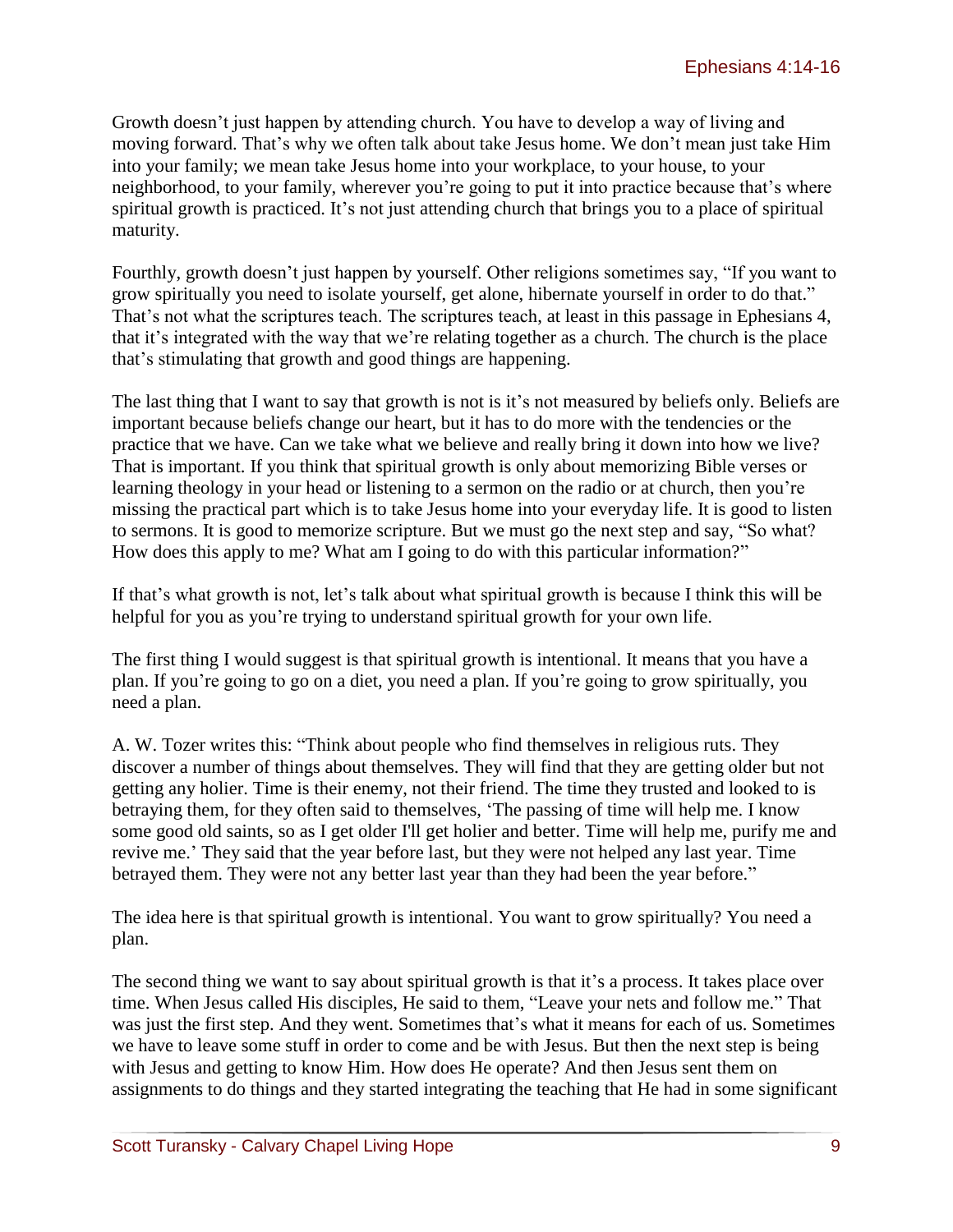ways. It is a process for us to grow spiritually. That's what it is and that's what we want to do in our lives.

Another thing we see about spiritual growth is that it's individual. Your spiritual growth plan is going to be different than another person's spiritual growth plan. God designed a Billy plan or a Jimmy plan or a Susie plan uniquely for you. You don't take someone else's spiritual growth plan and say, "I'm going to embrace it." You may take an idea, like read through the Bible in a year kind of an idea, and start working on that. Or you might take some plan from someone else, but you have to realize that God has you on a different plan. You have different needs. You have different challenges that you face every day.

Integrating faith into your life is an individual process. What is God going to do with you uniquely to grow you spiritually?

Another thing is it's very practical. Please don't think that spiritual growth has something to do with just attending a service and learning some more information. That's not what we're talking about. We're talking about integrating that into your life in a way that takes place very practically. What does it mean for you to get up tomorrow morning and deal with the struggles that you face in the morning, to get out the door, or do what you need to do during the day? That's the practical side of spirituality. What does it mean for you to have spiritual maturity in the midst of those particular things?

Another part of spiritual maturity is that it involves people. We grow in community and that's what the passage today is talking about and helping us understand.

Let me just read back. Verse 15 says, *speaking the truth in love, we will grow to become in every respect the mature body of him who is the head, that is, Christ. From him the whole body, joined and held together by every supporting ligament, grows and builds itself up in love, as each part does its work.*

It's those ligaments that we often ignore. You don't talk to your ligaments. You don't say, "Hey ligament, how are you doing?" Those ligaments we take for granted in our lives. And sometimes those ligaments get damaged. They need some help and restoration. They need some work. But what is the purpose of a ligament? The purpose of the ligament is to help things stay connected. Notice what it says there. *The whole body, joined and held together by every supporting ligament*. You are a ligament, a supporting ligament. You're part of that body.

If you want to grow spiritually it's not about just attending a church, it's about being connected. Being connected in a way that's watching things happen. It's a way that's contributing to what's going on in the life of that entity. Because something supernatural takes place in God's church.

It's a privilege for me to watch that. When I see someone come to church and they say, "Wow, this is great," and they start getting involved and God starts doing a work inside their heart, I'm going, "There it is again. There's that supernatural thing that God does." When growth sometimes takes place over time, we go, "There it is. God's doing that supernatural thing."